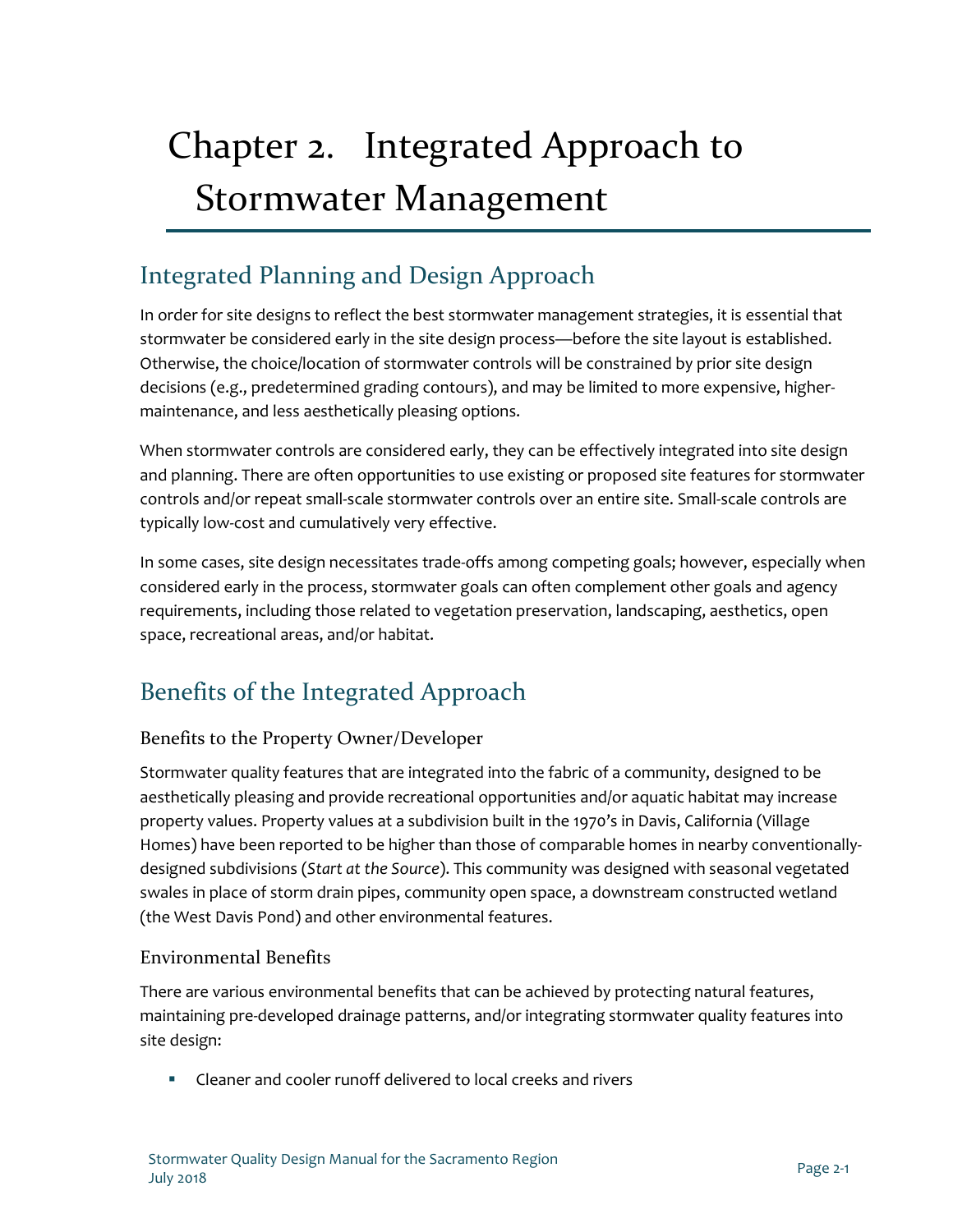- Cleaner and cooler air due to protected and/or added trees and other vegetation and reduced impervious surfaces
- **Protected, and/or added habitat for birds, fish and other wildlife**
- **IMPROVED WATER 45 IMPS 2018 12 IMPROVED WATER** 10 IMPROVED **I**

# Community Benefits

Well-designed stormwater quality facilities can add value to a community or business setting and improve the quality of life for residents and tenants. Whether or not these features are viewed as an asset depends in large part on how they are incorporated into the overall development project. When small-scale local stormwater controls are considered at the very beginning of the design process, there are more opportunities to integrate them into landscaping as attractive amenities rather than placing them underground. In the right setting, when stormwater quality facilities can be seen and appreciated and their function is explained to residents and tenants, they may foster a natural resource stewardship ethic. Also, landscape-based features, especially those designed using native and drought-tolerant plants, can have less intensive maintenance needs than underground devices.

Similarly, larger-scale regional facilities such as water quality detention basins can be designed to provide tremendous benefits when these are considered early in the process; they can be featured prominently as an attractive amenity and community resource with passive recreation benefits. When such facilities are placed behind residents' backyards or in a forgotten fenced-off corner of the development, the community benefits are lost.

# Strategies for Effectively Integrating Stormwater Quality Management into Project Design

# Assemble a Collaborative Team Early

In order for site designs to reflect the best stormwater management strategies, stormwater controls must be considered early in the site design process. To do that, involve the project engineer and other design professionals during the conceptual design stage, when the initial site layout is being determined. In the past, only planners and architects may have been involved at this stage of the design.

The collaborative design process may involve the following key players:

- **Project Owner**
- **Permitting Agency Staff**
- **Planners**
- **Architects**
- **Engineers (Civil, Geotechnical)**
- **Landscape Architects**
- **Arborists**
- Environmental Consultants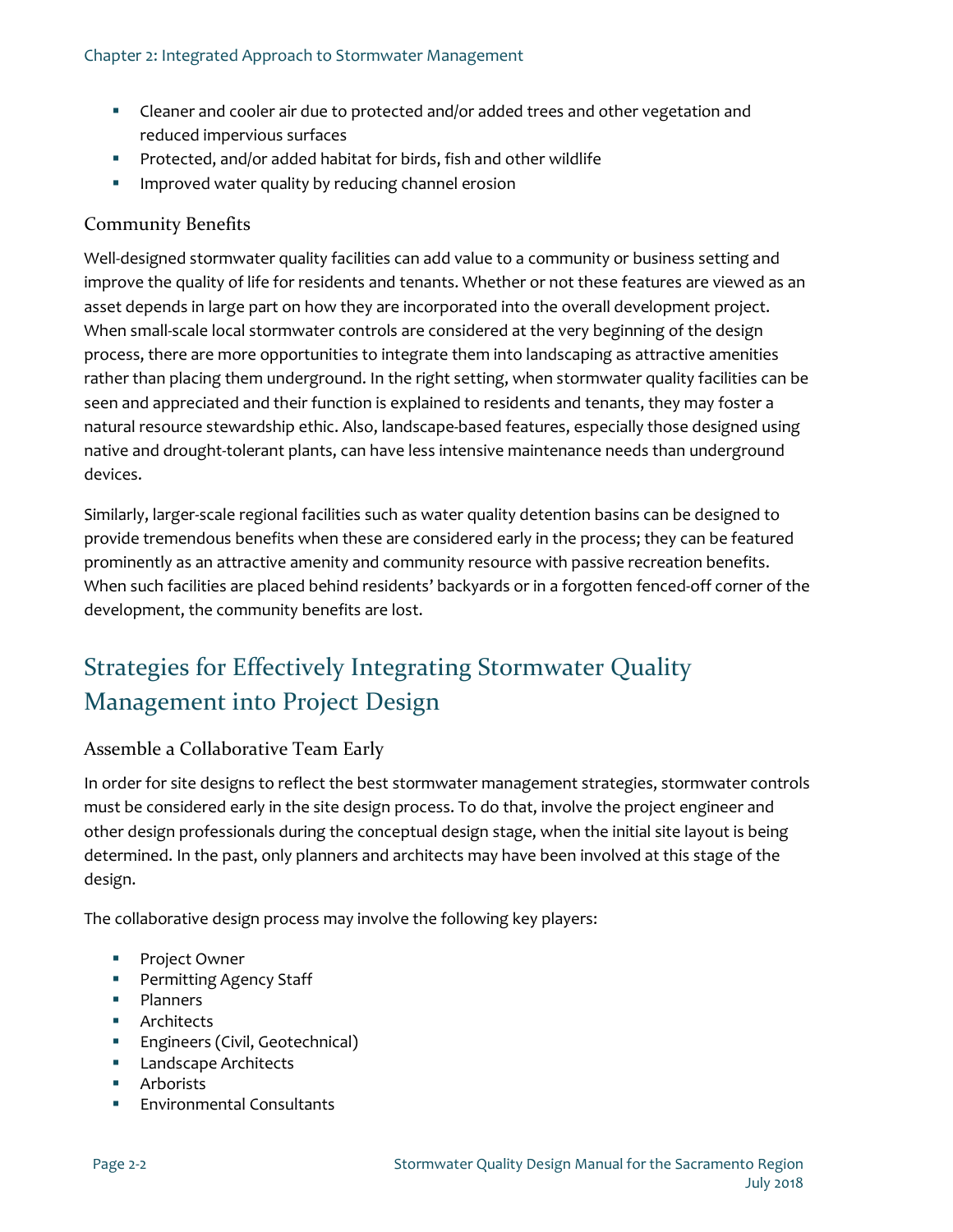[Table 1-1](#page--1-0) in [Chapter 1](#page--1-0) indicated the various roles that each of these individuals can play in each phase of the planning and design work.

It is also helpful to arrange a meeting with the local permitting agency to get agency input at the conceptual design stage; in most jurisdictions, this is referred to as the pre-application meeting.

It is equally important that those involved in site planning and design work collaborate throughout the site design process; that way, stormwater quality features can be optimally integrated into the site and project design. This might be facilitated by periodic meetings of the project team and by routing various designs to the different disciplines for review and comment.

# Consider the Site and its Surroundings

Gather information about the following site characteristics, which will greatly influence the type of stormwater quality controls used on your project:

- **Existing natural hydrologic features** and natural resources, including any contiguous natural areas, wetlands, watercourses, seeps, or springs.
- **Existing site topography**, including contours of any slopes of 4% or steeper, general direction of surface drainage, local high or low points or depressions, and any outcrops or other significant geologic features.
- **Zoning**, including requirements for setbacks and open space.
- **Soil types** (including hydrologic soil groups) and depth to groundwater, which may determine whether infiltration is a feasible option for managing site runoff. A preliminary determination of infiltration feasibility may be made using maps in hydrology and flood control design manuals published by the local permitting agency. Also, site-specific information (e.g. from boring logs or geotechnical studies) may be required by the permitting agency, depending on the site location and characteristics.
- **Existing site drainage**. For undeveloped sites, determine drainage patterns by inspecting the site and examining topographic maps and survey data. For previously developed sites, locate site drainage and connections to the municipal storm drain system from a site inspection, municipal storm drain maps, and/or the approved plans for the existing development (typically on file with the local municipality).
- **Existing vegetative cover** and impervious areas, if any.
- **Existing trees** and arborists report, if any.

# Identify Opportunities and Constraints

Using the site features information gathered above, identify the principal opportunities and constraints for stormwater quality management on the site.

**Opportunities** might include existing natural areas, low (depressed) areas, oddly configured or otherwise un-developable parcels, easements, and open space (which potentially can double as locations for stormwater quality controls with the permitting agency's approval). Also look at elevation differences on the site which might provide hydraulic head for structural treatment control measures.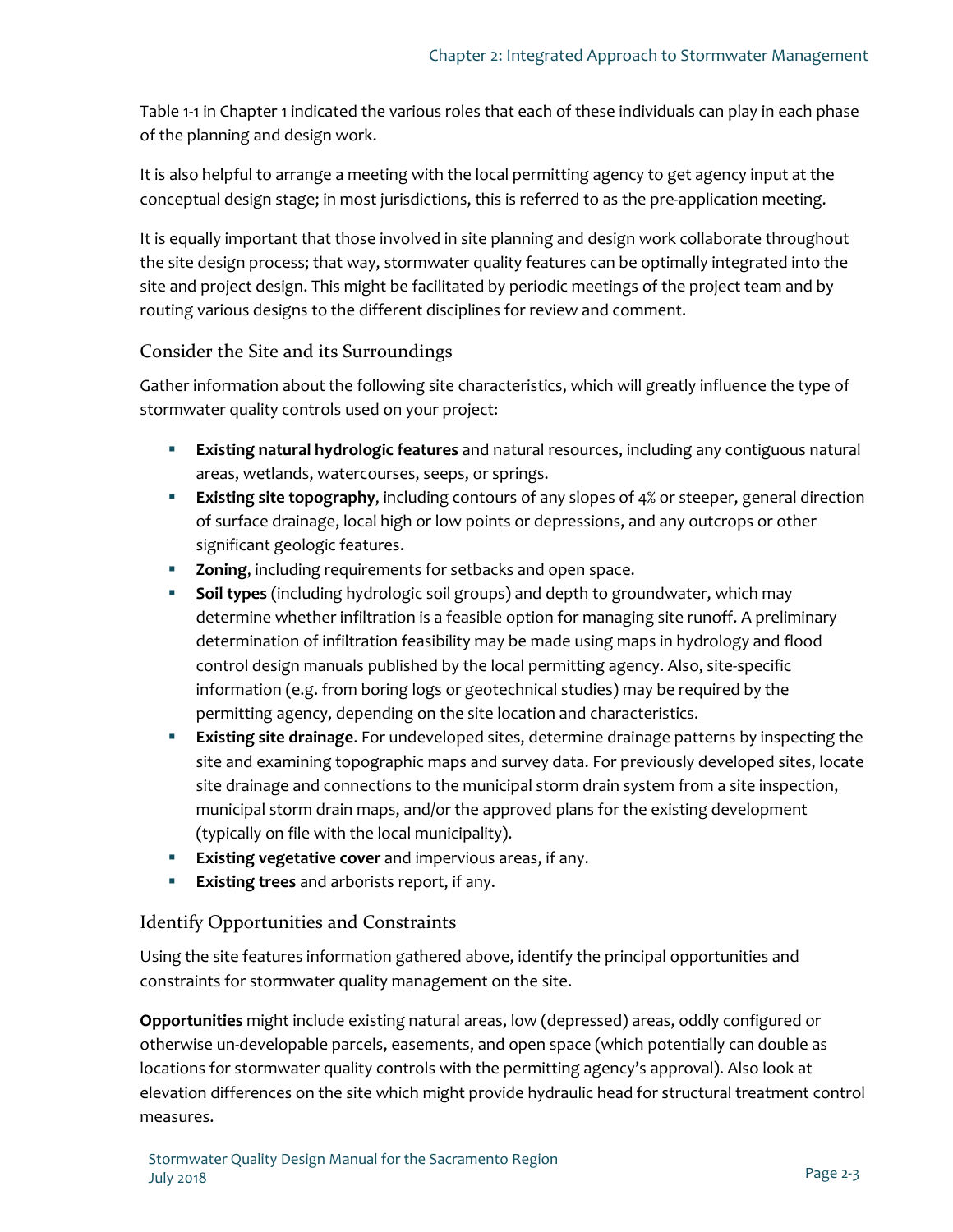**Constraints** might include impermeable soils, high groundwater, contaminated soils or groundwater, steep slopes, geotechnical instability, existing utilities, high intensity land use, expected heavy pedestrian or vehicular traffic, safety concerns, or compatibility with surrounding land uses. Also there might be competing environmental concerns on the project site.

#### Preserve Valuable Site Features

Consider these techniques to preserve natural and environmentally-sensitive features on your site:

- Define development envelope and protected areas, identifying areas that are most suitable for development and areas that should be left undisturbed.
- **EXEC** Cluster the development to conserve natural areas and provide open space for the new residents/tenants to enjoy.
- **Preserve natural vegetation. Vegetation is an integral part of the natural hydrologic cycle.** Vegetation intercepts rainfall, and plant roots take up water that soaks into the ground. Also, roots and decaying organic matter such as leaf litter protect the soil structure and soil permeability, and therefore help preserve the pollutant-removal processes that occur in soil. When designing a site, retain as much natural vegetation as possible.
- **Consider preserving trees (consider the number, quality and health and location of existing** trees), even if the local jurisdiction would allow their removal, for all the reasons given above.
- Set back the development from creeks, wetlands, and riparian habitats. Check with the local agency regarding minimum setback requirements.
- Designate and protect natural buffers for waterways and natural areas. If disturbing buffer areas during construction is unavoidable, make plans to replant them with plants and trees adapted and suited to the site conditions, preferably low-water use plants. Such plants have a better chance of survival and adaptation to the site over time without an over reliance on water and fertilizers/pesticides.

# Lay Out the Site with Topography and Soils in Mind

To minimize stormwater-related impacts, consider applying the following design principles to the site layout:

- Choose a design that replicates the site's natural drainage patterns as much as possible.
- Where possible, conform the site layout to natural landforms.
- **If all identify topographic lows that might be suitable for locating stormwater quality treatment** features.
- Concentrate development on portions of the site with less permeable soils and preserve areas that will actively promote infiltration.
- When possible, avoid disturbing steep slopes and erodible soils.
- When possible, avoid excessive grading and disturbance of vegetation and soils.
- When possible, avoid the use of closed conduit systems.
- When possible, avoid compacting soils in open and/ or landscape areas.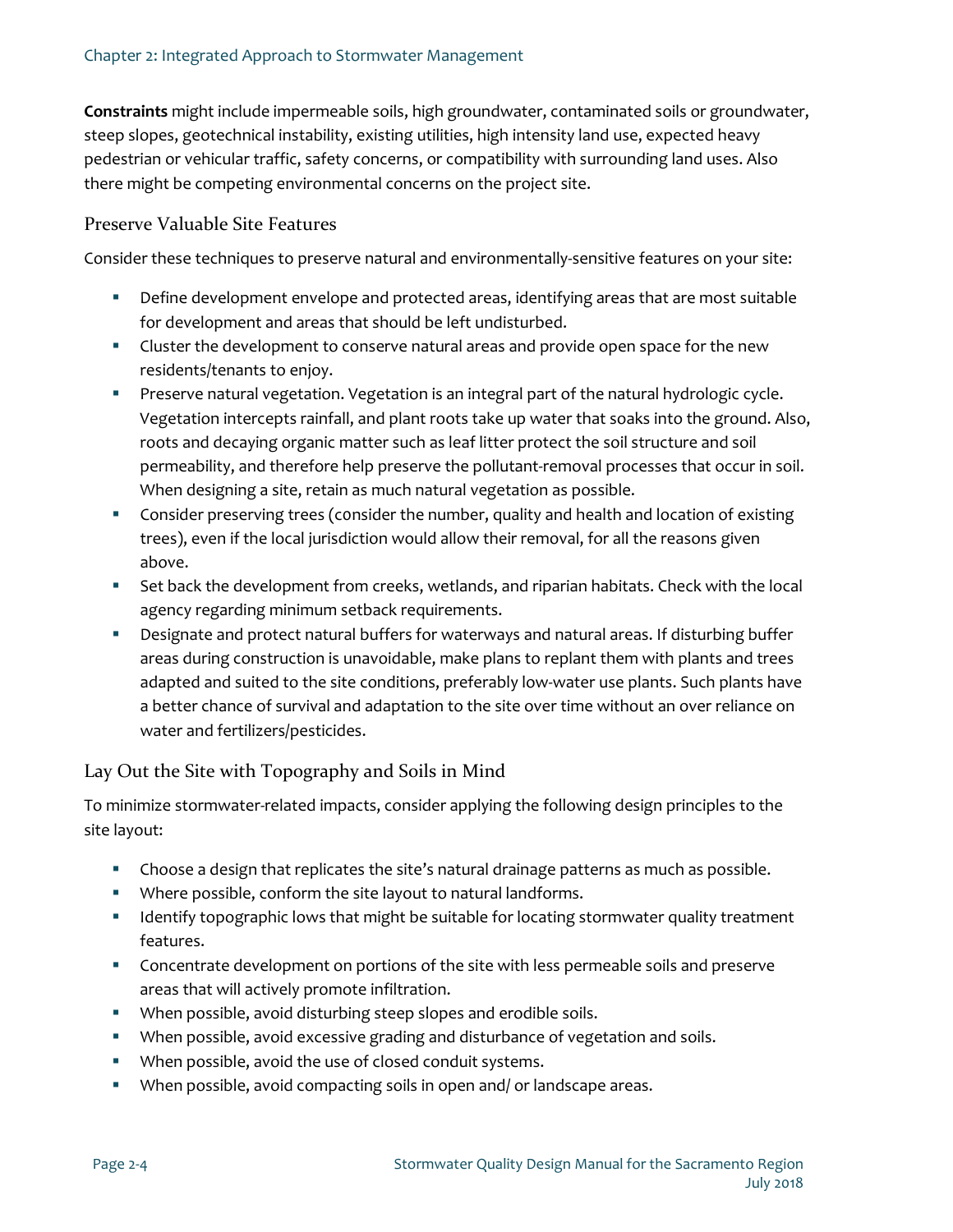# Put Landscaping to Work

All permitting agencies require landscaping for most development projects, for both aesthetic and shading purposes, and sometimes for noise reduction. Stormwater quality features can often be integrated into landscape areas such as the site perimeter, parking medians, and roadside areas. For example, instead of mounding the landscaped areas in a business center parking lot, consider creating depressed areas (i.e. bioretention, swales) to accept and filter the water before sending it off the site. Using landscape areas for stormwater quality features may require some changes in the conventional approach to landscape designs, and may result in larger/wider landscape areas. Check with your local permitting agency regarding specific landscaping and tree requirements and related requirements such as water conservation. Additional information can be found in [Chapter 4,](#page--1-0) **Source Control Measures**, a[t www.beriverfriendly.net](http://www.beriverfriendly.net/) and the State's Department of Water Resources Model Water Efficient Landscape Ordinance AB 1881.

# Stop Pollution at Its Source

Rather than managing stormwater runoff only at the final point of discharge from a site, look for opportunities to manage pollution where it is first generated. Source control measures keep pollutants from entering stormwater to begin with, whereas treatment control measures remove pollutants from stormwater runoff[. Chapter 4,](#page--1-0) **Source Control Measures** presents a variety of source controls for new development and redevelopment, such as:

- Marking storm drain inlets with "No Dumping" messages to deter illegal dumping.
- **Locating and designing outdoor trash enclosure areas so that polluted runoff from these** areas does not enter the storm drain system.
- Designing vehicle wash areas so that soapy, polluted water is not delivered to the storm drain system.

Specific source controls are required for various types of development projects (see **Table 3-3** in [Chapter 3,](#page--1-0) **Steps to Managing Stormwater Quality**), but also look for additional ways to stop pollution at the source.

# Reduce Runoff Close to Its Source

Another way to stop pollution at its source is to reduce runoff wherever possible through the incorporation of low impact development (LID) measures. Reducing site runoff will also reduce the volume and duration of flows to local creeks, thus reducing the potential for downstream erosion and habitat impairment. LID measures are required for all projects. LID measures can reduce project costs for projects that typically require runoff treatment because this can reduce the need for stormwater quality treatment.

The main ways to reduce runoff are to promote infiltration, minimize impervious surfaces, disconnect impervious surfaces (disconnecting impervious surfaces means to intercept the runoff by draining the roof or pavement to a pervious area and not directly to the storm drain system), and promote planting of trees and shrubs to intercept and slow the runoff.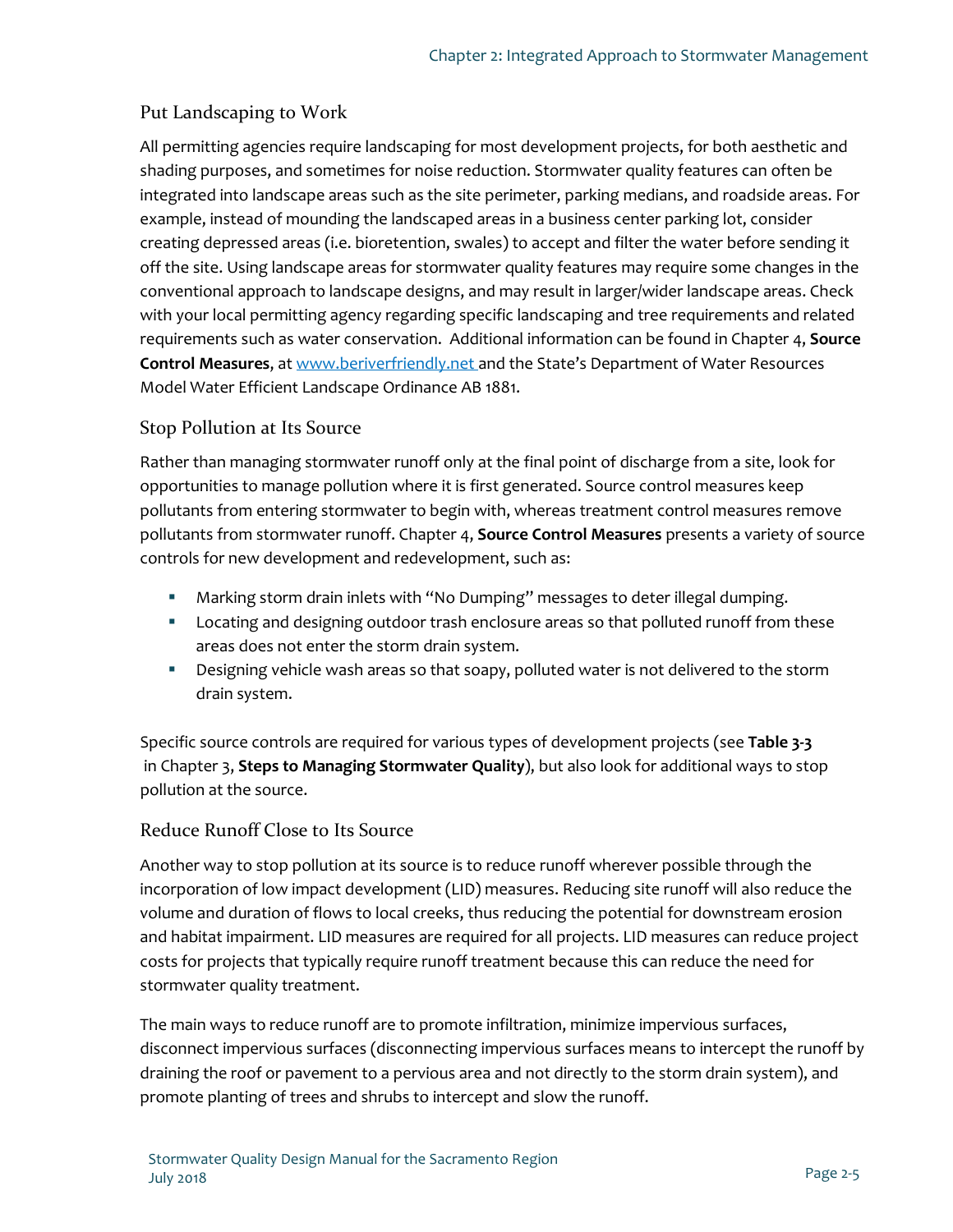#### *Promote Infiltration Where Feasible*

On undeveloped, undisturbed land, rain slowly percolates into the soil and impurities are filtered out and transformed through natural biological processes. When designing a site, look for ways to promote infiltration and allow soil to filter and naturally transform impurities. For example, consider dispersing runoff over a landscaped area. Of course, infiltration is not appropriate where it would pose a threat to groundwater quality or cause other problems such as destabilizing a site.

As part of an amended soil layer, proper mulch can also have a measurable benefit in promoting infiltration by supporting a healthy soil, trapping moisture, and slowing the runoff. Select shredded mulches that are non-floating. Per Order No. R4-2012-0175, "Aged mulch, also called compost mulch, reduces the ability of weeds to establish, keeps soil moist, and replenishes soil nutrients. Aged mulch can be obtained through soil suppliers or directly from commercial recycling yards. It is recommended to apply 1 inch to 2 inches of composted mulch, once a year, preferably in June following weeding."

Consider infiltration stormwater quality treatment control measures for your site where feasible. [Chapter 5,](#page--1-0) **Hydromodification Management, Low Impact Development, and Treatment Control Measures** includes design information for two such devices: the infiltration basin and infiltration trench.

#### *Minimize Impervious Surfaces*

For all types of development, try to limit overall coverage of paving and roofs. This can be accomplished—where consistent with local zoning regulations and development standards—by designing compact, taller structures, narrower and shorter streets and sidewalks, smaller parking lots (fewer/smaller stalls where possible, and more efficient lanes), and indoor or underground parking. Examine site layout and circulation patterns and identify areas where landscaping, porous pavement, or planter boxes can be substituted for pavement.

#### *Where Feasible, Avoid Draining Impervious Areas Directly to a Storm Drain*

When the built and landscaped areas are defined on your site drawings, look for opportunities to minimize impervious areas that are directly connected to the storm drain system[. Chapter 5](#page--1-0) presents information on several options that can be considered for this, including:

- **Direct runoff from impervious areas** to adjacent pervious areas or depressed landscaped areas.
- **Select porous pavements and surface treatments.** Inventory paved areas on the preliminary site plan and identify locations where permeable pavements, such as crushed aggregate, turf block, or unit pavers can be substituted for conventional concrete or asphalt paving. Typically, these materials work best in low-traffic parking areas, rather than high-traffic areas such as drive aisles.

[Chapter 5](#page--1-0) describes how to quantify the benefits achieved by your design decisions to reduce paved and roofed areas, to create landscaped areas and pervious pavements which retain water, and to direct runoff from impervious to pervious areas.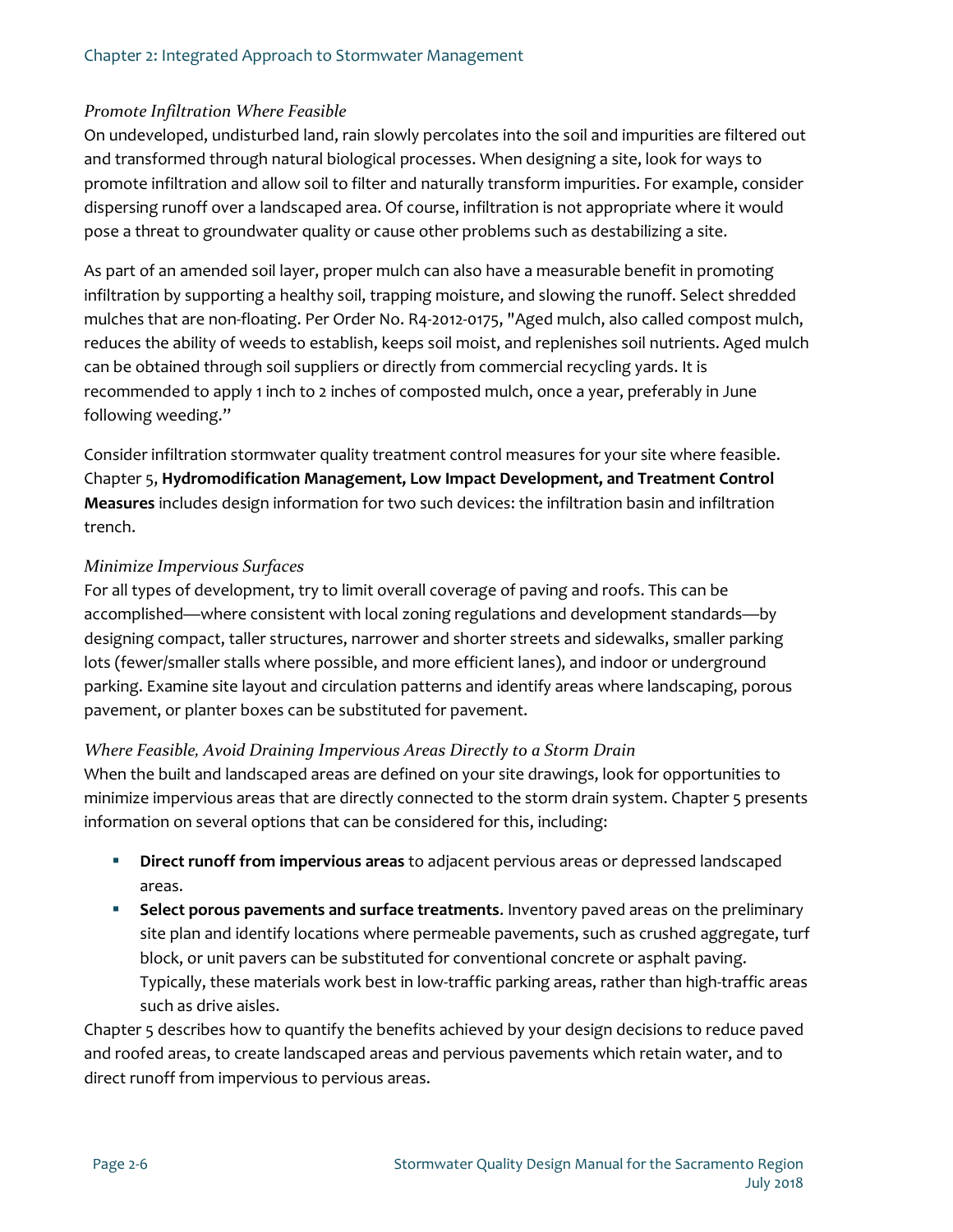# Treat Runoff

Treating runoff is required for projects above certain size thresholds (which vary with respect to project category -- se[e Table 3-2](#page--1-1) and Table 3-3. As previously noted, providing LID measures can reduce or possibly even eliminate the required treatment.

Treatment is accomplished by either detaining runoff long enough for pollutants to settle out or by filtering runoff through sand, soil, engineered media, or soil matrix. Typically, the limiting design factors will be available space, available hydraulic head (difference in water surface elevation between inflow and outflow), and soil permeability. In some cases, a small adjustment of elevations within the site plan can make a particular treatment option feasible and cost effective.

When developing a drainage and treatment strategy, also consider whether to route most or all drainage through a single detention and treatment control measure or to disperse smaller control measures throughout the site. Directing runoff to a single treatment area may be simpler and easier to design, but designs that integrate smaller techniques such as swales, small landscaped areas, and planter boxes throughout the site are typically more cost-effective, less maintenance intensive, and more attractive. [Chapter 5,](#page--1-0) **Hydromodification Management, Low Impact Development, and Treatment Control Measures** describes various treatment control measures that are acceptable for use in the Sacramento region, such as:

- Three types of water quality detention basins (dry, wet and combination)
- **Underground wet vaults or tanks**
- **Infiltration basin and trench**
- **Sand filter**
- **Bioretention planter**
- **•** Vegetated swale and filter strip

# Hydromodification Management

Urbanization will often cause an increase in peak flow as well as runoff duration. These increases can artificially accelerate erosion and sedimentation within receiving waters. Hydromodification control measures should be provided (as required) to mitigate this effect. These measures function through attenuation, infiltration, and dispersion of runoff. [Chapter 5](#page--1-0) includes more detailed information regarding the applicability of hydromodification management and the implementation of hydromodification management measures. Refer to the Sacramento Stormwater Quality Partnership Hydromodification Management Plan, [Figure 5-1](#page--1-0) Hydromodification Mitigation Applicability Flow Chart, and [Figure 5-2](#page--1-1) Applicability Map.

# References

- Bay Area Stormwater Management Agencies Association, *Start at the Source: Design Guidance Manual for Stormwater Quality Protection*, 1999. *[www.scvurppp](file://CARLCA1FS1.bkr.mbakercorp.com/HROOT/PDATA/131115_Sacramento%20LID%20Manual/Deliverables/Task%202%20-%20Manual%20Update/Comments/2018-03-15%20from%20Dalia/www.scvurppp-w2k.com/pdfs/0910/StartAtTheSource.pdf)[w2k.com/pdfs/0910/StartAtTheSource.pdf](file://CARLCA1FS1.bkr.mbakercorp.com/HROOT/PDATA/131115_Sacramento%20LID%20Manual/Deliverables/Task%202%20-%20Manual%20Update/Comments/2018-03-15%20from%20Dalia/www.scvurppp-w2k.com/pdfs/0910/StartAtTheSource.pdf)*
- Bay Area Stormwater Management Agencies Association, *Using Site Design Techniques to Meet Development Standards for Stormwater Quality: A Companion Document to Start at the*